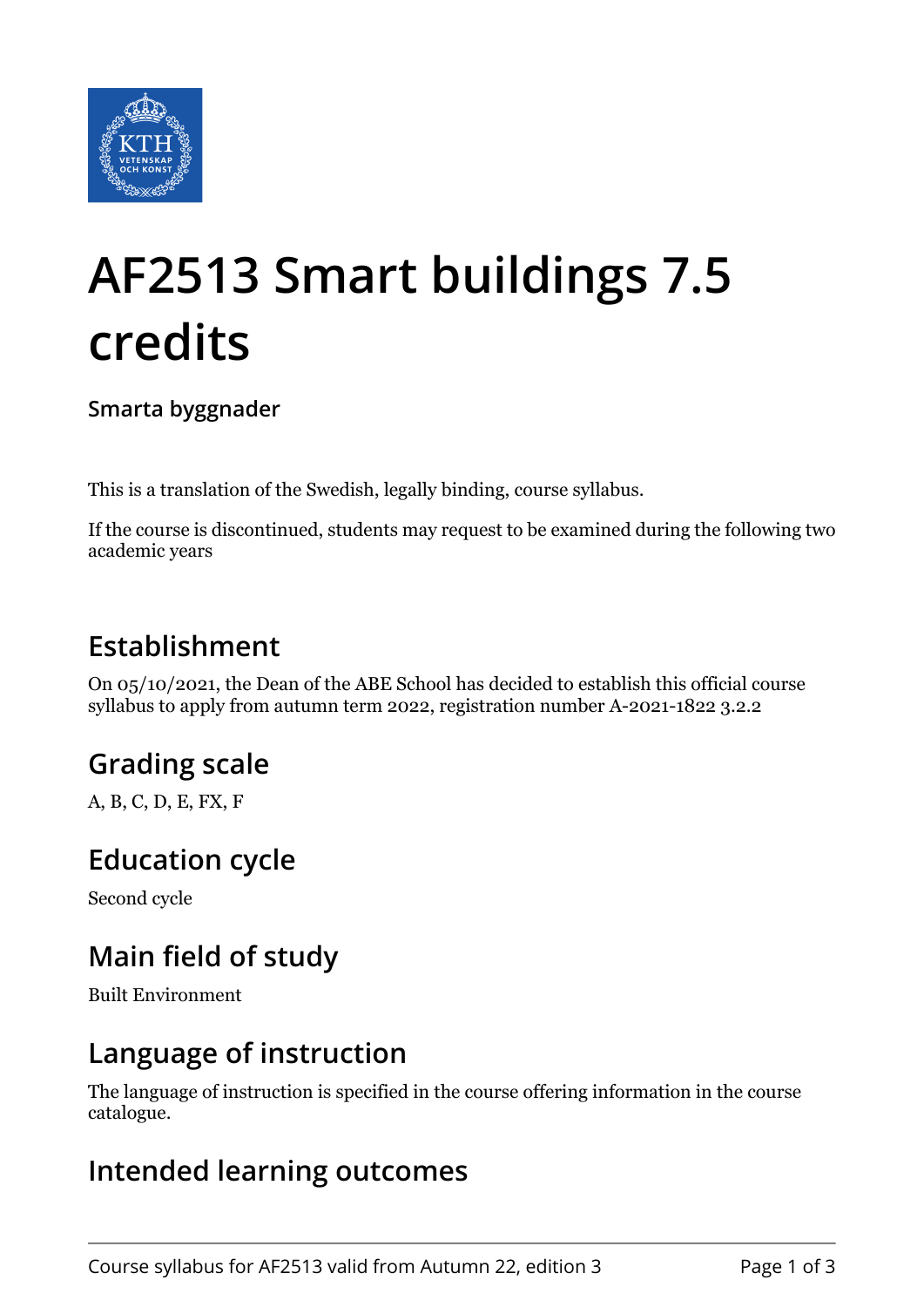After passing the course, the student should be able to:

· The emergence of smart/digital tools and systems in the built environment is rapidly enhancing our ability to monitor, analyze and control complex aspects of building performance, allowing us to pursue and achieve key sustainability goals in a more wholesome perspective. This includes higher user satisfaction, higher energy and resource efficiency, better environmental compatibility (eg decreased green-house-gas emissions), better compliance with codes and regulations, higher building certification levels, increased marzet value and other key aspects of building performance apply these smart/digital tools and systems.

· )nderstand how smart/digital tools and systems can be used to achieve a better interaction between individual buildings and larger building systems such as building clusters, districts and cities from smart buildings to smart cities); apply these smart/digital tools and systems.

#### **Course contents**

The development of smart/digital tools and systems for applications in the built environment offers new possibilities to measure, analyse and control complex aspects of building performance and to pursue sustainable and robust solutions in a more wholesome and long-term perspective Future smart and sustainable buildings should be highly user-adapted, energyand resource-efficient, as well as environmentally compatible, while complying with building codes, certification criteria and requirements of high profitability and market value.

The course comes treat the following fields The following key areas and topics will be discussed:Methodologies and tools for:

User-adapted, sustainable- and smart buildings – introduction.

- · Smart/digital tools for buildings and the built environment.
- Follow up/measurement, analysis and optimisation of Building performance.
- · Big data, inter-connectivity, cloud-services, machine learning, AI.
- · Ontologies, taxonomies and classification systems.
- $\cdot$  User-adaptation and user-building interaction.
- · Certified services for performance and quality management in buildings.
- · From smart buildings to smart cities.

#### **Specific prerequisites**

Documented knowledge in Thermodynamics, Building Physics, Building Services Technologies and Systems (amounting in total to 15 ECTS), corresponding to the content in the courses AE1601, AF1402 and AF2508.

Eng B/6 according to the Swedish upper secondary school system.